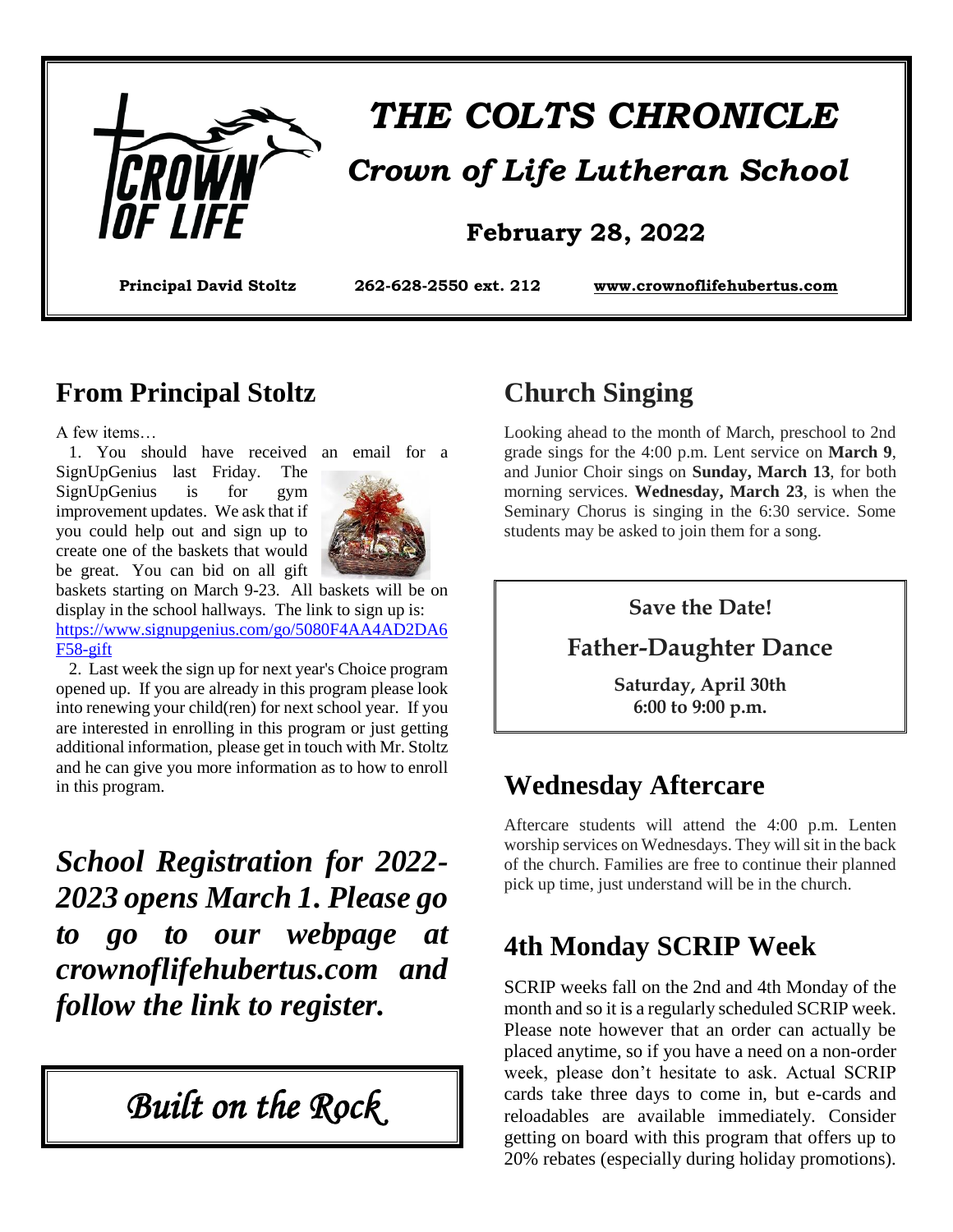#### **Kwik Trip Sales Recap**

Thanks to all who took advantage of our recent KWIK Trip Gift Card Promotion benefiting gymnasium renovations. The basketball players were the primary sellers but a few additional students requested the opportunity to help. The girls B Basketball team had 66% participation while the boys B team had 60%. The A Team players came in at 40%. The boys team sold the most monetarily with Cade Lemke and Anthony Torres being the top two sellers, but Kendall Boldt had the most customers. Leah Dobbs (a non-baskeball player currently) was the first to turn her order in and Sebastian Schuessler was awarded a gift card of his choosing for having met the three customer or \$100 in sales criteria to be entered in the drawing. Thanks to all who purchased cards in this promotion.

#### **Get on Board!**

Join those who have already gotten on board for this year's Kids Heart Challenge. Initial letters and envelopes were distributed last week through the classrooms. Posters will be hung outside each classroom monitoring the progress. This year's theme of Getting On Board has the Heart Heroes adventuring across America exploring national landmarks and encouraging students to not only improve their own fitness by getting more exercise but also being kind to those around them and considering to help those with special needs for their hearts. The American Heart Association is the oldest volunteer organization in America and their work depends heavily on the generosity of others. They not only do lifesaving research which benefits thousands of people but they also invest heavily in the education of people as to how to take care of your hearts. This is COL's 8th year of being involved in this program. Please register your students online and take Fin's challenge for how to potentially save lives.

## **Two-TWO Tuesday**

Although our special "TWO" day was cancelled at school, there were reports of "TWO" activity taking place at home. These activities included playing duets on the piano, running 2.22 Kilometers in 20

minutes and 22 seconds and SIBLING Rope jumping. Sibling rope jumping is a record we are reporting this year, so practice up. How many times can you and your sibling jump together in an individual rope? Start keeping track so you are ready for our BIG JUMP ROPE FINALE!

#### **10 Day Rope Jumping Challenge**

Get on Board for our 10 Day Rope Jumping Challenge leading up to our Big Event. Everyone's challenged to 1) jump rope for ten consecutive days and 2) set a goal for a certain number of jumps each day. Challenge cards will be distributed soon! All family members are invited to be a part of it. Contact Mrs. Matter if you are in need of a jump rope!

#### **School Calendar**

The March school calendar is on the back of the newsletter.

#### **3K-4K News**

REMINDER, our students will be singing with K-2 on Wednesday, March 9th at the 4pm lenten worship service. There is a meal afterward you are more than welcome to join!

Bible Time

- Jesus Visits Friends, Matthew 11:29, "Learn from Me"
- O Lamb of God (our song we will sing in church on March 9th

Music & Movement

- Students will work on tempo and pitch
- Music class with Mrs. Strey on Wednesdays
- Movement will be GO car GO, reviewing the terms STOP and GO. We will also review making a table and bridge with our bodies

Small Group

 *Our KDI will be LETTERS and our LOTW is Rr.*

- (M) Students will match upper and lowercase letters with a sticker activity!
- (T) We will continue matching upper and lowercase letters using a flower game at the tables
- (W) We will still match upper and lower case letters using clothespins and a board
- (TH) Alphabet puzzles
- (F) Students will match the proper magnatiles with upper and lower case letters!